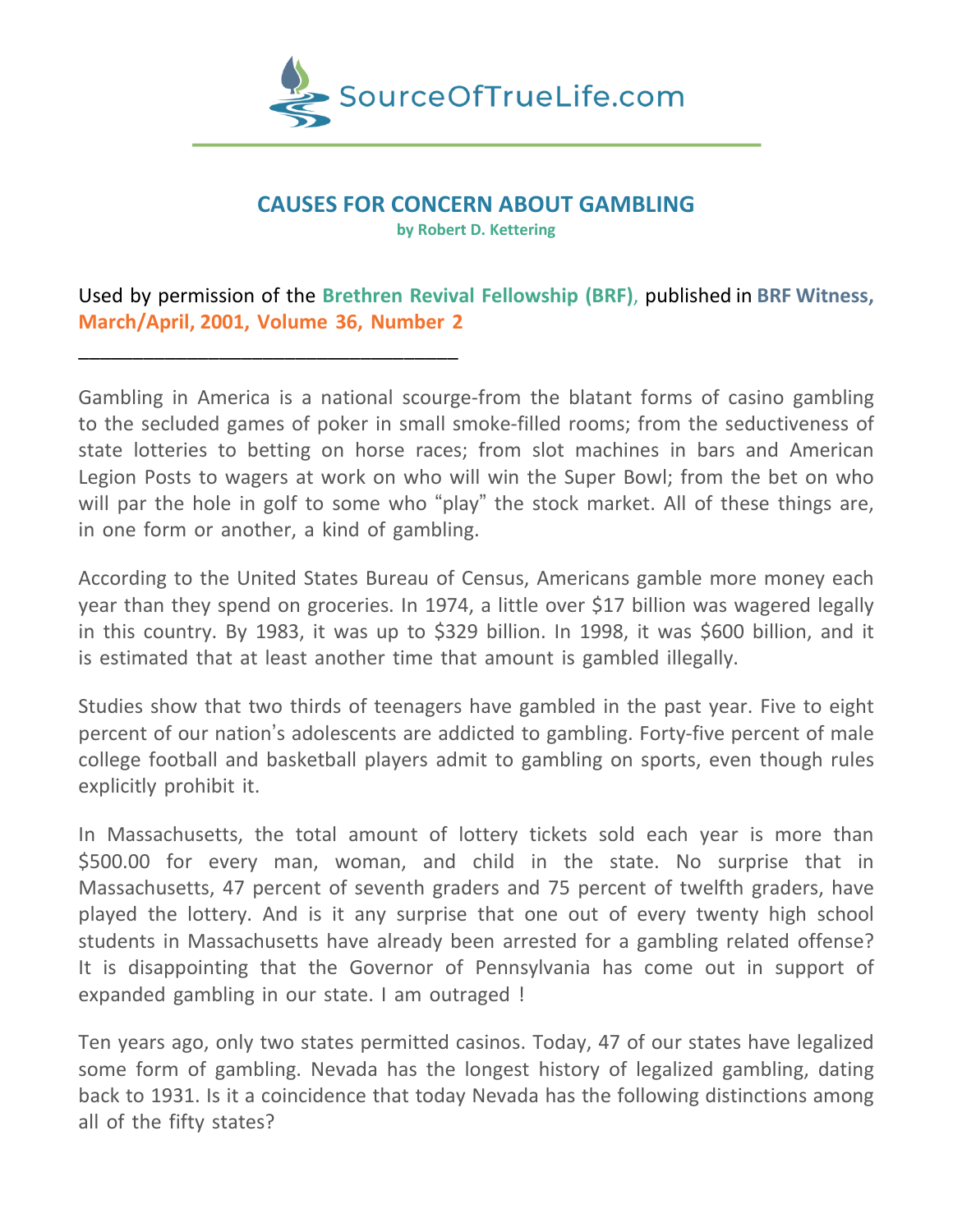–highest level of gambling addictions

- –highest suicide rate
- –highest in high school dropouts
- –highest in divorces
- –highest in homicides against women
- –highest per capita consumption of alcohol

Nevada is third highest in abortions, third highest in bankruptcies, fourth highest in alcohol related deaths, fourth highest in out of wedlock births, fifth in crime (this in sparsely populated Nevada), sixth in the number of prisoners incarcerated, and Nevada ranks in the top third of states in child abuse. In southern Nevada, ten percent of the population are alcoholics, and the Las Vegas Yellow Pages lists a whopping 136 pages of advertisements for prostitution. Is all this coincidental? Gambling has had its impact on Nevada.

More than six percent of our nation's population are considered problem gamblers. Some of these persons are compulsive gamblers. Should Christians be concerned about the expansion of gambling? Surely the answer is yes. I am thankful that the Church of the Brethren has spoken out officially against gambling at the 1986 Annual Conference in Norfolk, Virginia. Note the concluding paragraph of this three-page position paper:

The Church of the Brethren believes gambling encourages service to mammon rather than God. We believe that gambling violates Christ's teachings regarding stewardship and mutual responsibility. We believe that for a government to promote gambling is immoral and violates its obligation to protect the best interest of its citizens. Therefore, the Church of the Brethren opposes the legalization of and participation in any form of gambling.

Thus far, we have seen what statistics say about gambling. And we have noticed what the Church of the Brethren has had to say about gambling. But what does the Bible say about gambling? And based on Biblical principles and the teachings and example of Jesus, what should our response be to the experience and expansion of gambling in our society? We want to notice some causes for concern about gambling, based upon the Scripture passage found in **1 Timothy 6:6-10.**

## **1. GAMBLING PROMOTES PROFITEERING**

The Scripture says, "Those who want to be rich fall into temptation" **(1 Timothy 6:9).** Paul is talking about greed. Two of the Ten Commandments deal with greed–the eighth, "Do not steal," and the tenth, "Do not covet." Bible students know that a large percentage of Jesus' teachings are related to money and material goods. The bottom line of gambling is that it is viewed as a way to get rich quick. The motivation is clearly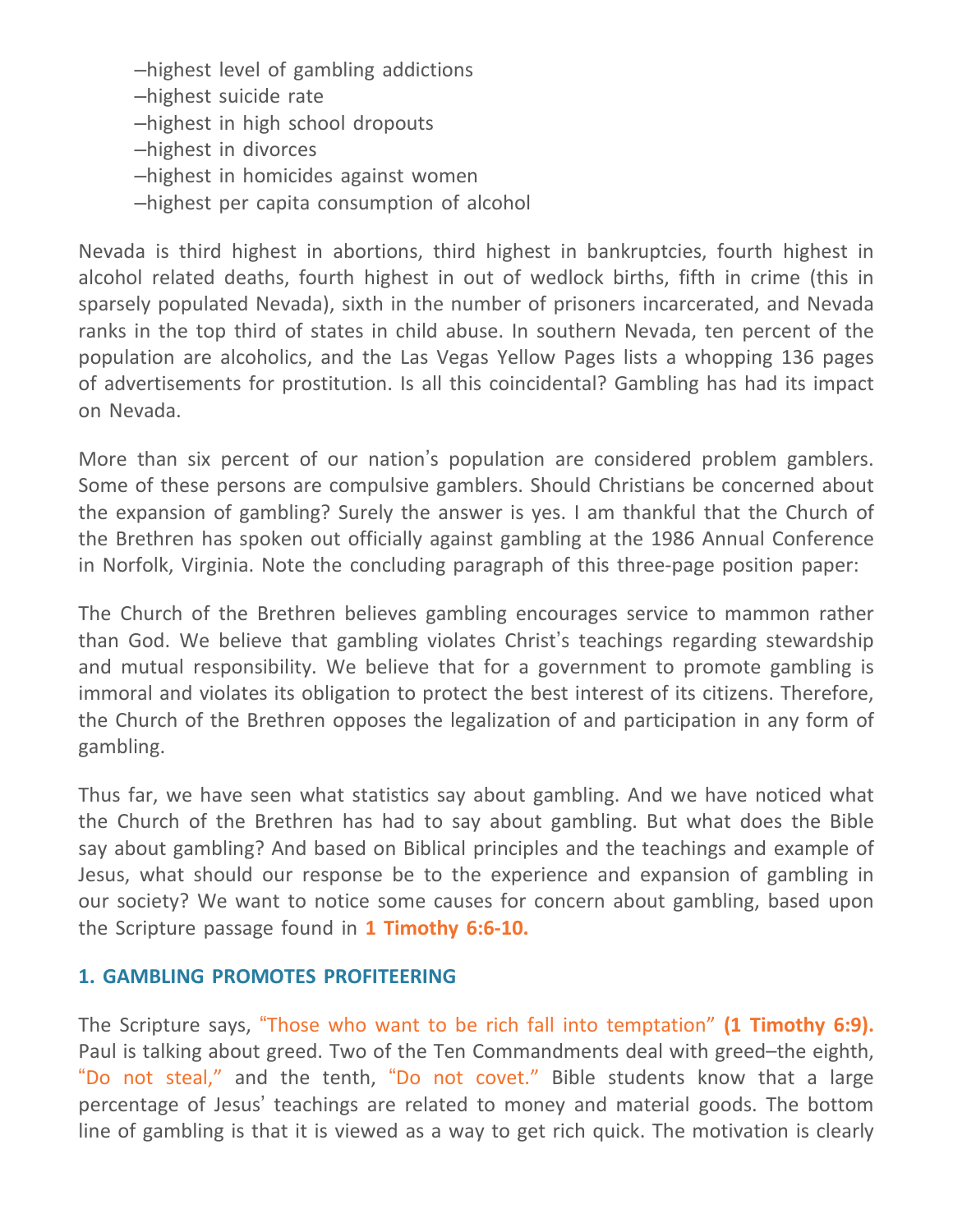selfishness, covetousness, and greed. The philosophy which permeates the thoughts of the gambler is this: What can I get? How much can I get out of this?

The Apostle Paul hits the problem of gambling head-on when he says, "Those who desire to be rich fall into temptation." Gambling emphasizes getting, never giving. Do you really know of people who bought a lottery ticket because they were motivated out of their compassionate spirit to help meet the needs of the elderly in Pennsylvania? How many bought lottery tickets because they wanted to help senior citizens? People play the lottery to *WIN*. People play the lottery to get, not to give. People play the lottery out of greed–win, win, make it big, strike it rich, hit the jackpot-and to such motivation the Word of God thunders back at us, "What shall it profit people if they gain the whole world, but lose their own souls?"

### **2. GAMBLING BRINGS RUINATION TO PEOPLE**

Nearly two thousand years ago, the Apostle Paul linked the passion for riches with the ruination of people. The passage in **1 Timothy 6:9** says, "Those who desire to be rich fall into temptation, into a snare, into many senseless and hurtful desires that plunge people into ruin and destruction." Paul may not have specifically mentioned gambling in that verse, but those who study human behavior will back Paul's statement one hundred percent! The desire for riches which gambling promotes, often brings the ruination of the people involved, and destroys the families of which they are a part.

Gambling destroys many people who get entangled in its web before they realize it, just like drug addiction does. There is a support group in the United States called "Gambler's Anonymous" which estimates that there are ten million compulsive gamblers in our country. Think of the homes that have been ruined, the children who have gone hungry, and the families that have had to live in abject poverty because of a gambling member of the household. In short, gambling can easily become a habit  $-$  a way of life which only produces losers in the long run.

#### **3. GAMBLING PREYS UPON THE POOR**

In **1 Timothy 6:9,** Paul implies that the end result of a lust for money is destruction, which we can identify as poverty. Political leaders in Pennsylvania would have us believe that the lottery benefits senior citizens and helps to keep the taxes low. This may be true to a degree, but there is another side to the story. Some senior citizens may be the winners, but poor people are clearly the losers in the lottery.

Two psychologists at the University of Connecticut released a report on the lottery in their state and found that the lottery attracts the unemployed, the less educated, and lower income people. They found a marked increase in lottery ticket sales on the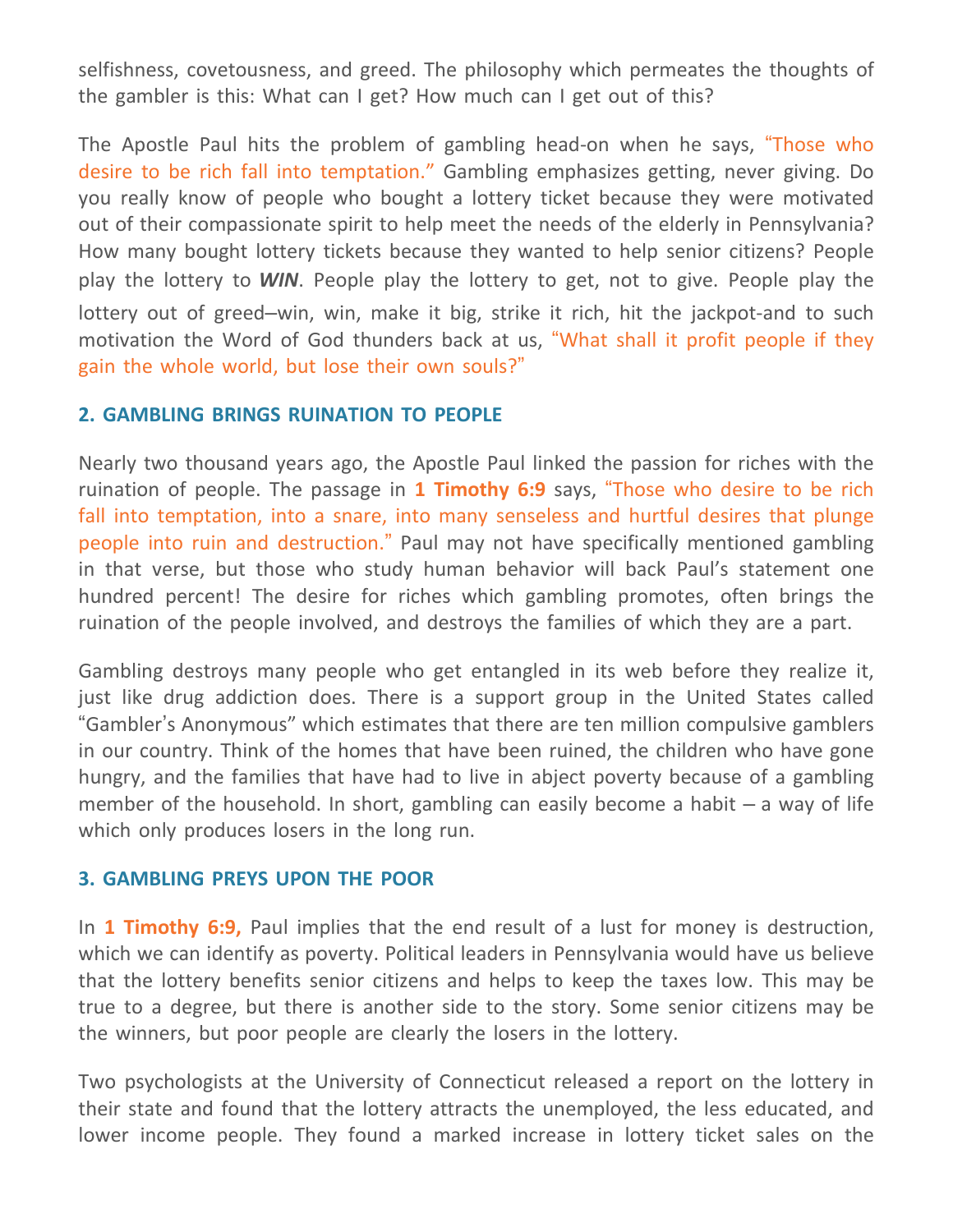weekends when welfare checks were distributed. The poor buy into the lottery just as people do drugs as an escape from the situation they are in, with the belief that their only chance for getting out of poverty is to strike it rich in the lottery.

And so, while we may experience slightly lower taxes in Pennsylvania, we must ask ourselves, "Has it been at the expense of the poor"? Property tax is the tax for the rich; the lottery is the tax for the poor. A person in poverty is more tempted by get rich quick schemes. Would you put liquor in front of an alcoholic? Should we put the deceptions of a lottery in front of the poor? With the Pennsylvania State lottery, the poor place the bets and the rest of us take home the winnings. This is a justice issue.

## **4. GAMBLING PRODUCES EXPANDED POLICE FORCES**

Continuing with the text from **1 Timothy 6:10.** Paul's famous quote says it all, "The love of money is a root of all evil." Every study ever conducted on the effects of gambling always shows that with the introduction of legalized gambling there is a dramatic rise in crime.

The public safety commissioner of Atlantic City, Edwin Roth, states that within the first two months of gambling casinos' opening in Atlantic City, street crime increased 25 percent. A study of embezzlement shows that 30 to 40 percent of embezzlements are directly related to people who got into trouble as a result of gambling. The FBI crime report shows that gambling states have a much higher crime rate than non-gambling states. The facts are that for every dollar raised for taxes as a result of gambling, several dollars more will be spent in higher police costs, higher court costs, higher penitentiary upkeep costs, and much higher welfare costs. Is it worth the gamble? None of this even begins to scratch the surface regarding the lure of organized crime and the mafia which will have its sticky fingers in the gambling business somewhere along the line. There is a definite link between gambling and increased crime.

## **5. GAMBLING PROVIDES A FALSE CURE-ALL**

In **1 Timothy 6:10,** we read, "in their eagerness to be rich, some have wandered away from the faith and pierced themselves with many pains." Some see gambling as a panacea. They are blinded by the lure, the lust, and the luxury which they believe winning through gambling can produce. Some have forsaken the shady green pastures of fellowship with believers, for the lush green felt of a casino blackjack table.

Every blackjack table, every roulette wheel, and every slot machine are devised in favor of the house. Gambling is big business. There are many more losers than winners. A neon sign blinked in front of a gambling house with these words, "We never close." But